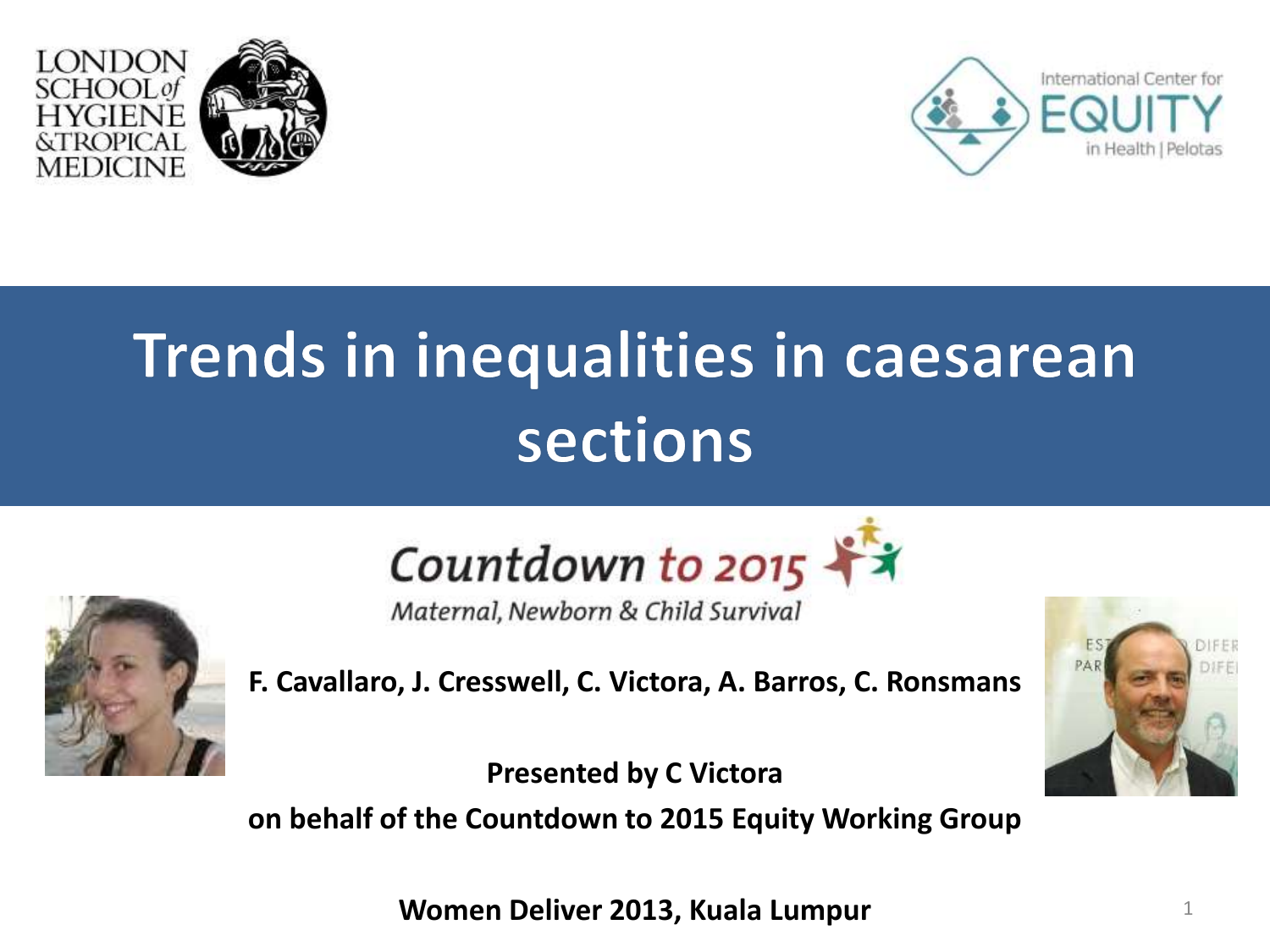

- **1. Background**
- **2. Methods**
- **3. Description of sample**
- **4. Results**
- **5. Discussion points**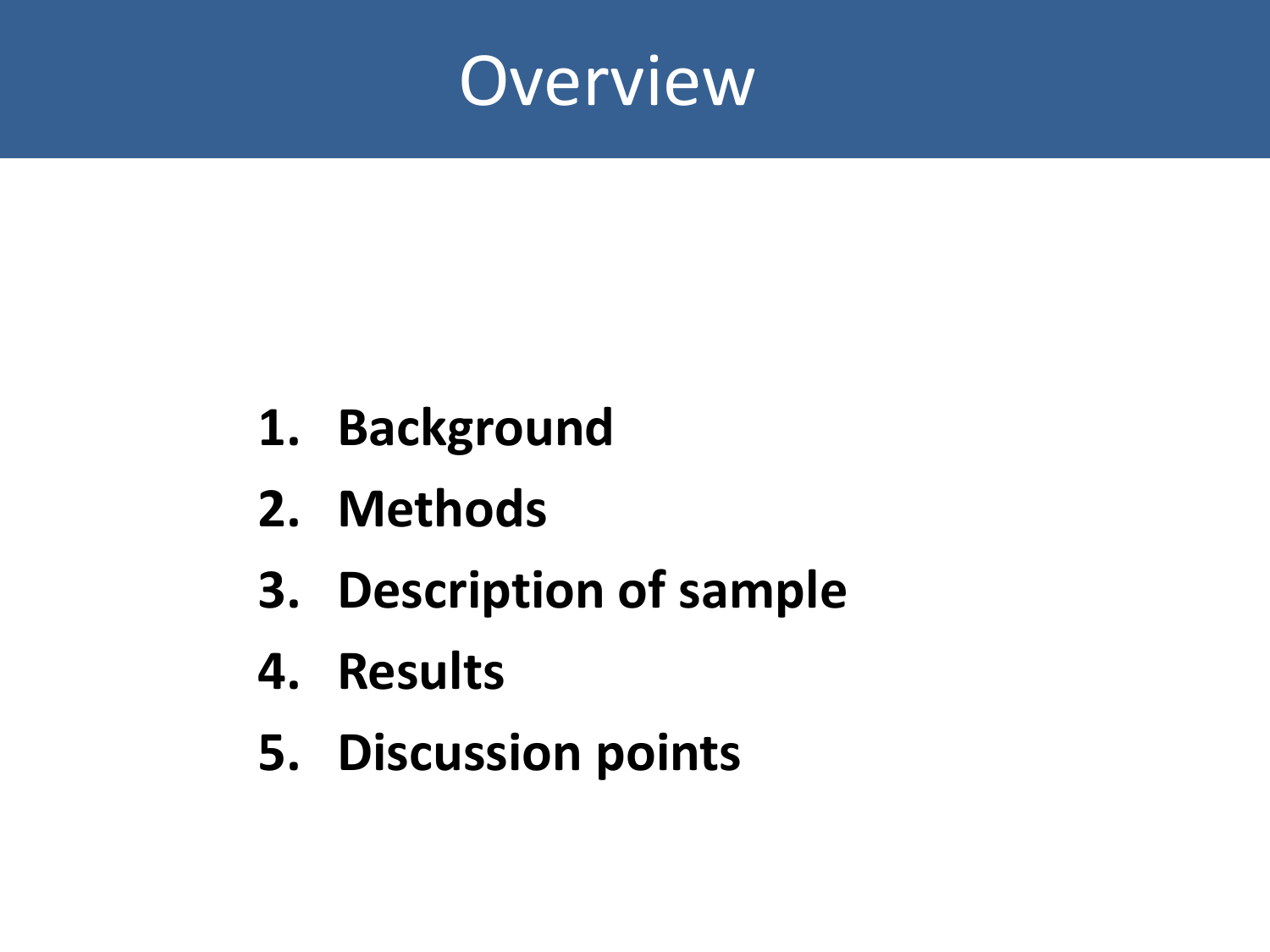# **Background**

- Sub-Saharan Africa and Southern Asia account for 85% of maternal deaths worldwide and 73% of intrapartum-related neonatal deaths
- Emergency obstetric care is critical to reducing the burden of these deaths
- Much debate around "optimal" caesarean rate
	- At least 1-2% for maternal indications?
	- At least 5% for newborn indications?
	- WHO: not more than 15%?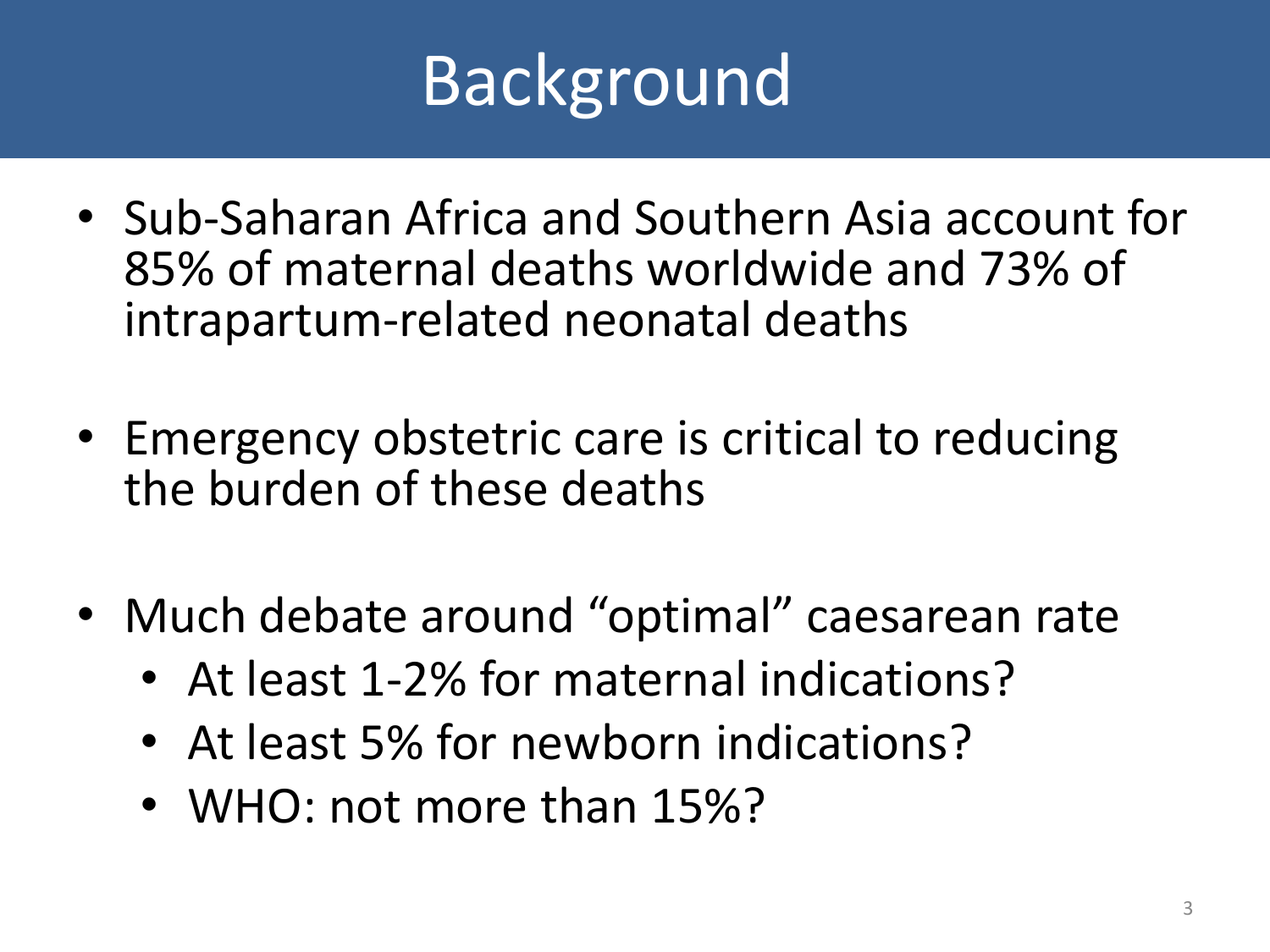# Study population

- Included all Countdown countries in sub-Saharan Africa and South Asia with at least 2 DHS surveys reporting:
	- mode of delivery and
	- wealth index
- Deliveries to women in 3-5 years before survey
- Recoded deliveries in homes, dispensaries and health posts as vaginal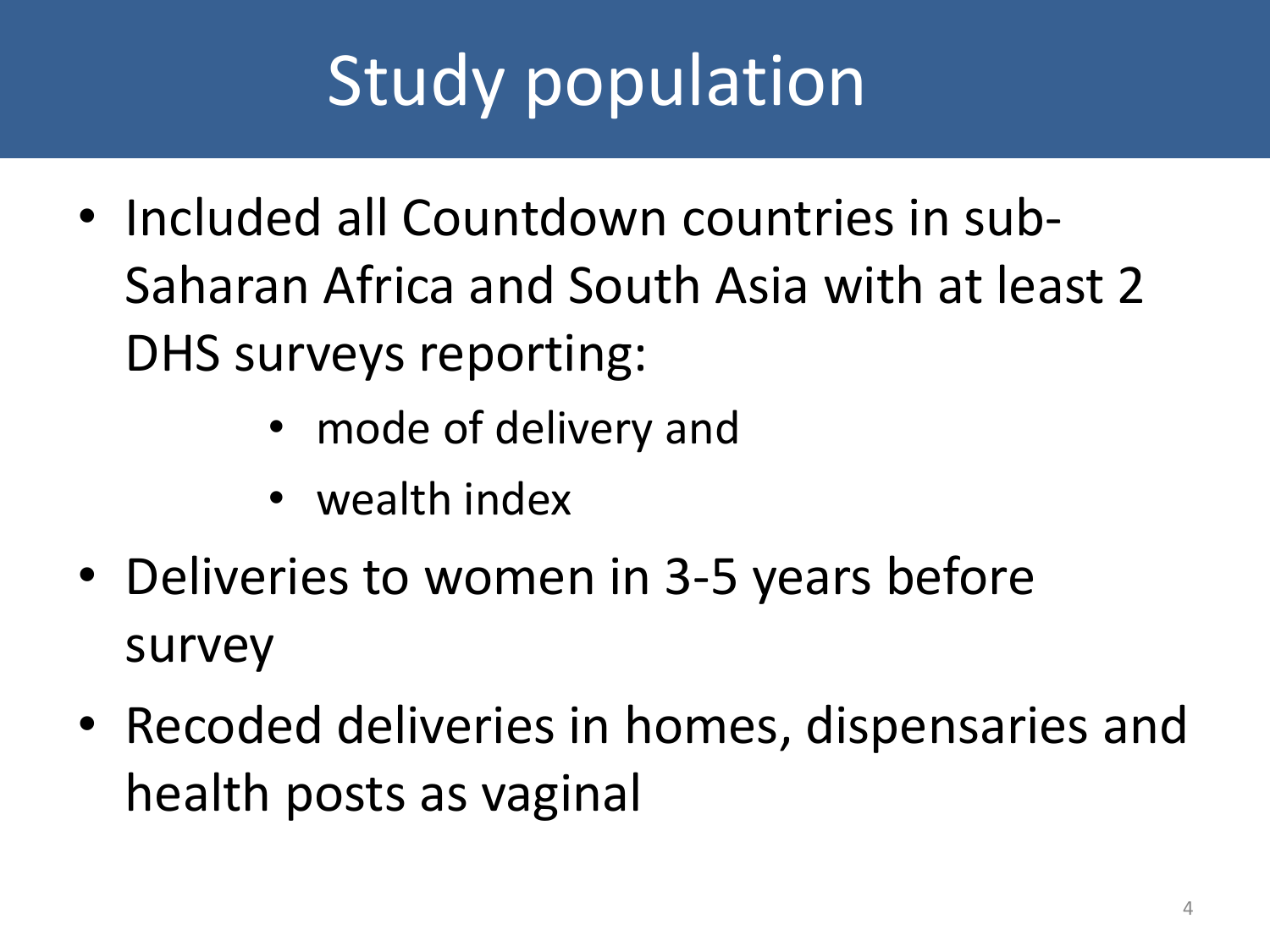# Methods

- Calculated percent caesarean deliveries stratified by country and survey year, and by wealth quintile
- Used a binomial log-linear regression model to calculate crude risk ratio per year
- Grouped the sample into richer and poorer halves and calculated caesarean rate among urban and rural rich and poor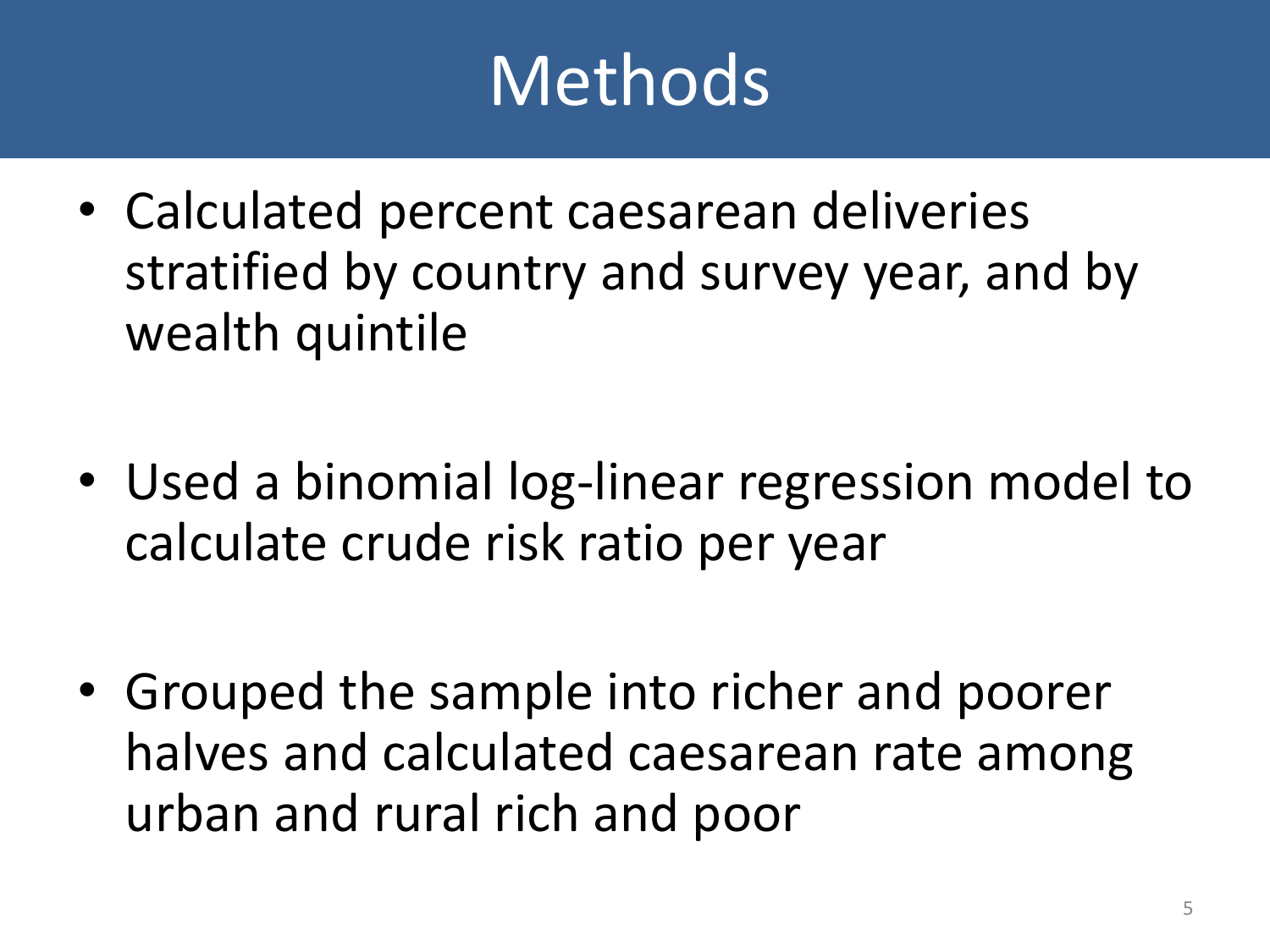# Description of sample

• Data from 80 surveys in 26 countries, covering 686,789 deliveries between 1985 and 2011

| <b>Eastern &amp; Southern Africa</b> | <b>West &amp; Central Africa</b> | <b>South Asia</b>        |
|--------------------------------------|----------------------------------|--------------------------|
| • Ethiopia (1995-2011)               | • Benin (1993-2006)              | • Bangladesh (1994-2007) |
| • Kenya (1988-2009)                  | • Burkina Faso (1988-2010)       | • India (1988-2006)      |
| • Lesotho (1999-2010)                | • Cameroon (1986-2004)           | • Nepal (1992-2011)      |
| • Madagascar (1994-2009)             | • Chad (1992-2004)               | • Pakistan (1986-1991 /  |
| • Malawi (1987-2010)                 | • Cote d'Ivoire (1991-2005)      | 2001-2007)               |
| • Mozambique (1994-2004)             | • Ghana (1990-2008)              |                          |
| • Rwanda (1987-2011)                 | • Guinea (1994-2005)             |                          |
| • Tanzania (1991-2010)               | • Mali (1992-2006)               |                          |
| • Uganda (1991-2011)                 | • Niger (1995-2006)              |                          |
| • Zambia (1991-2007)                 | • Nigeria (1985-2008)            |                          |
| • Zimbabwe (1991-2011)               | • Senegal (2000-2011)            |                          |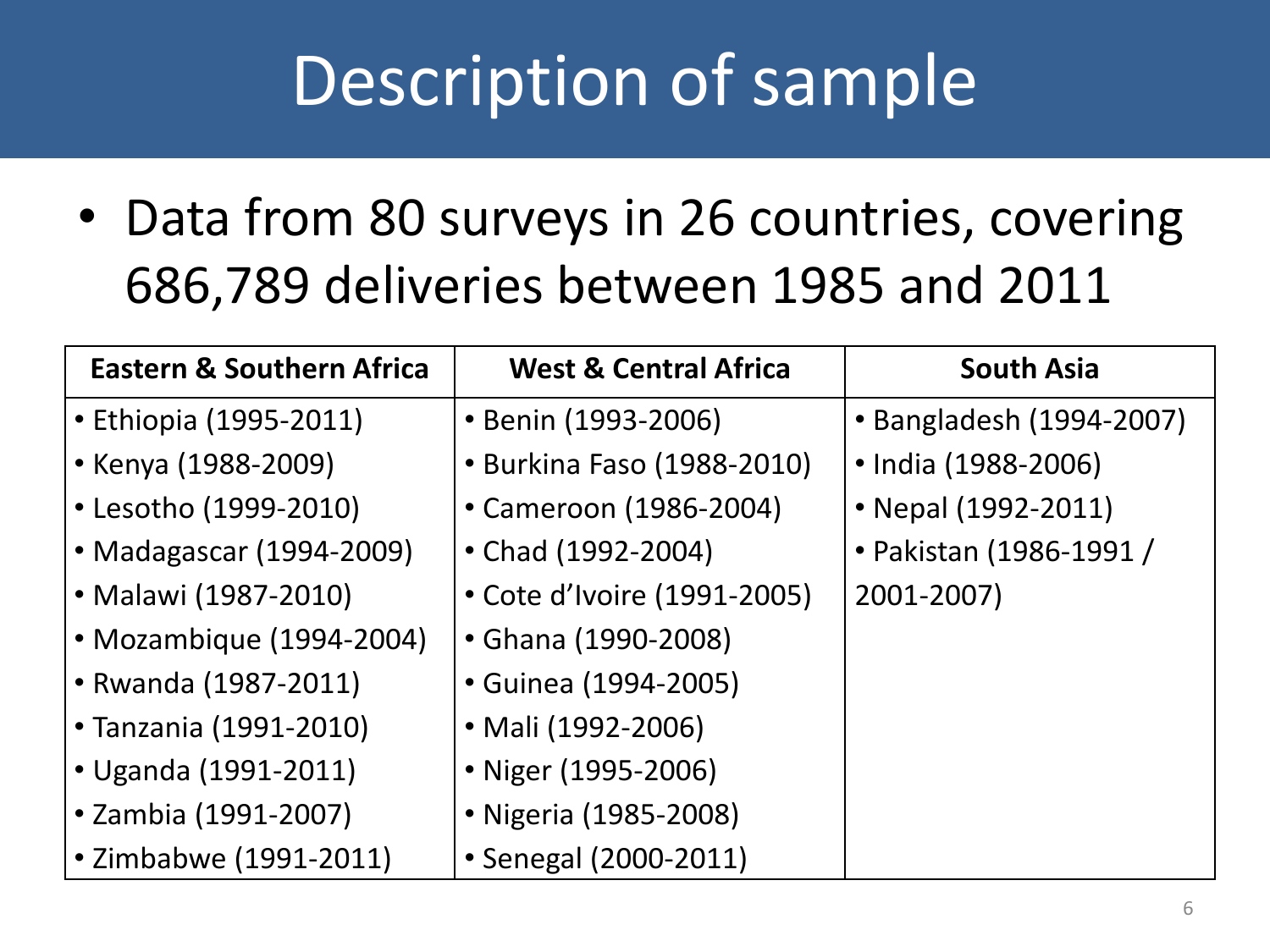## **I. Trends in national caesarean rates over time**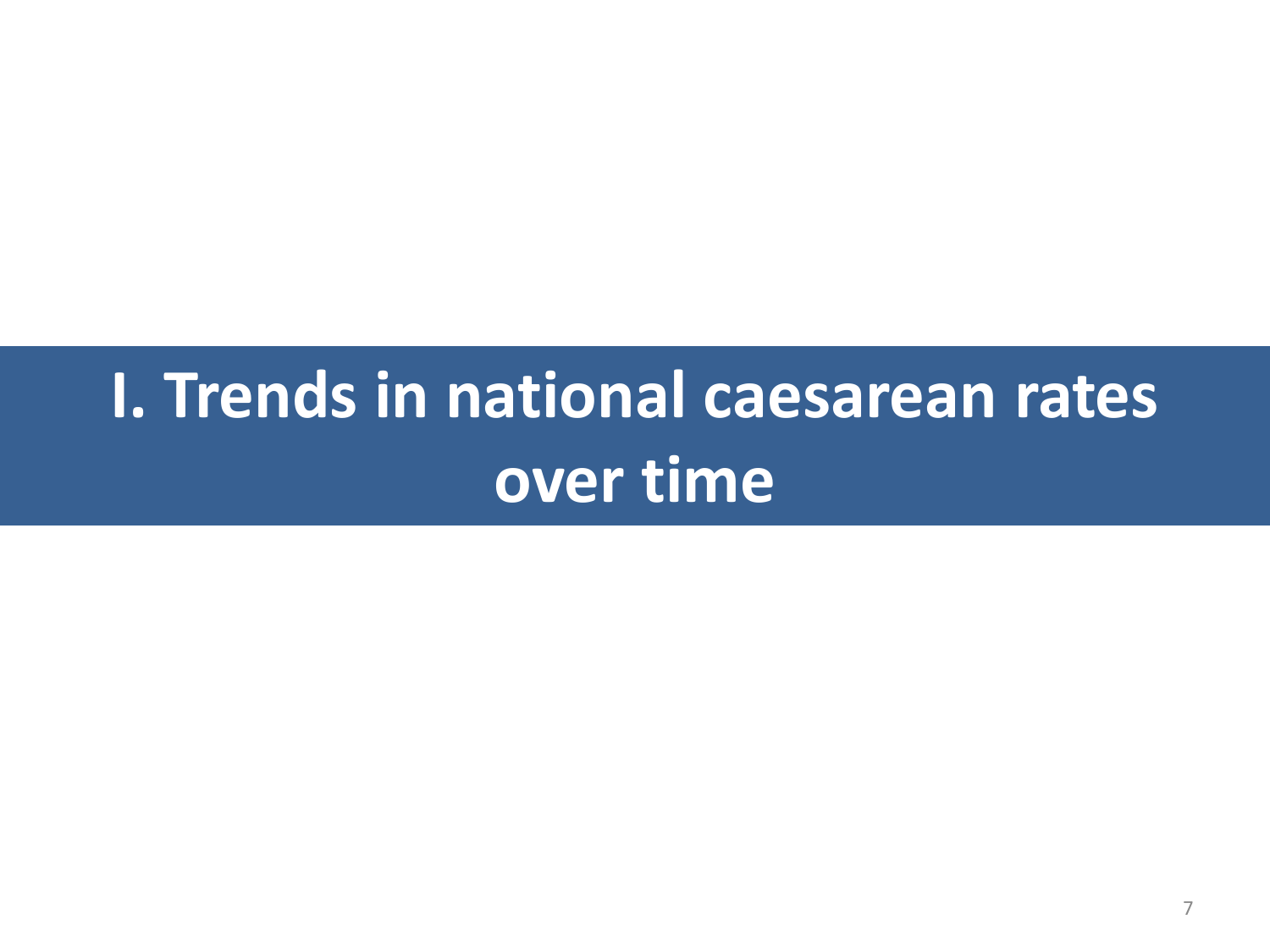#### West & Central Africa

#### **Caesarean rate by country and DHS survey year – WEST AFRICA**

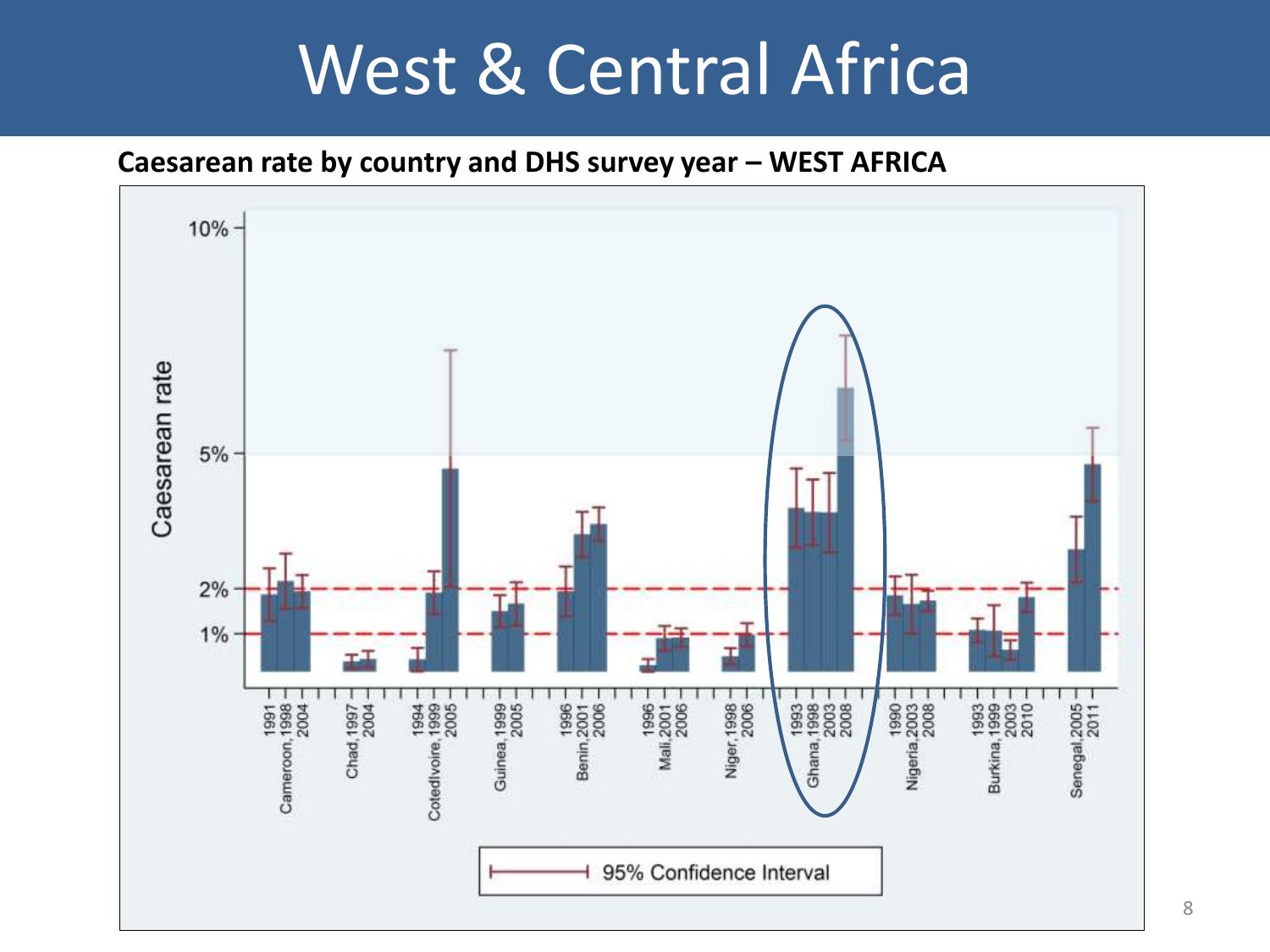## West & Central Africa

#### **Risk ratio for caesarean delivery per year and 95% CI**

| Country             | <b>Risk ratio for</b> | 95% C.I.      |
|---------------------|-----------------------|---------------|
|                     | caesarean per year    |               |
| <b>Benin</b>        | 1.05                  | 1.03-1.07     |
| <b>Burkina Faso</b> | 1.04                  | 1.02-1.06     |
| Cameroon            | 1.00                  | $0.97 - 1.03$ |
| Chad                | 0.99                  | $0.91 - 1.06$ |
| Cote d'Ivoire       | 1.18                  | 1.12-1.23     |
| Ghana               | 1.04                  | 1.02-1.06     |
| Guinea              | 1.01                  | $0.96 - 1.06$ |
| Mali                | 1.07                  | 1.03-1.11     |
| <b>Niger</b>        | 1.07                  | $1.02 - 1.12$ |
| <b>Nigeria</b>      | 1.00                  | 0.98-1.01     |
| Senegal             | 1.05                  | 1.01-1.09     |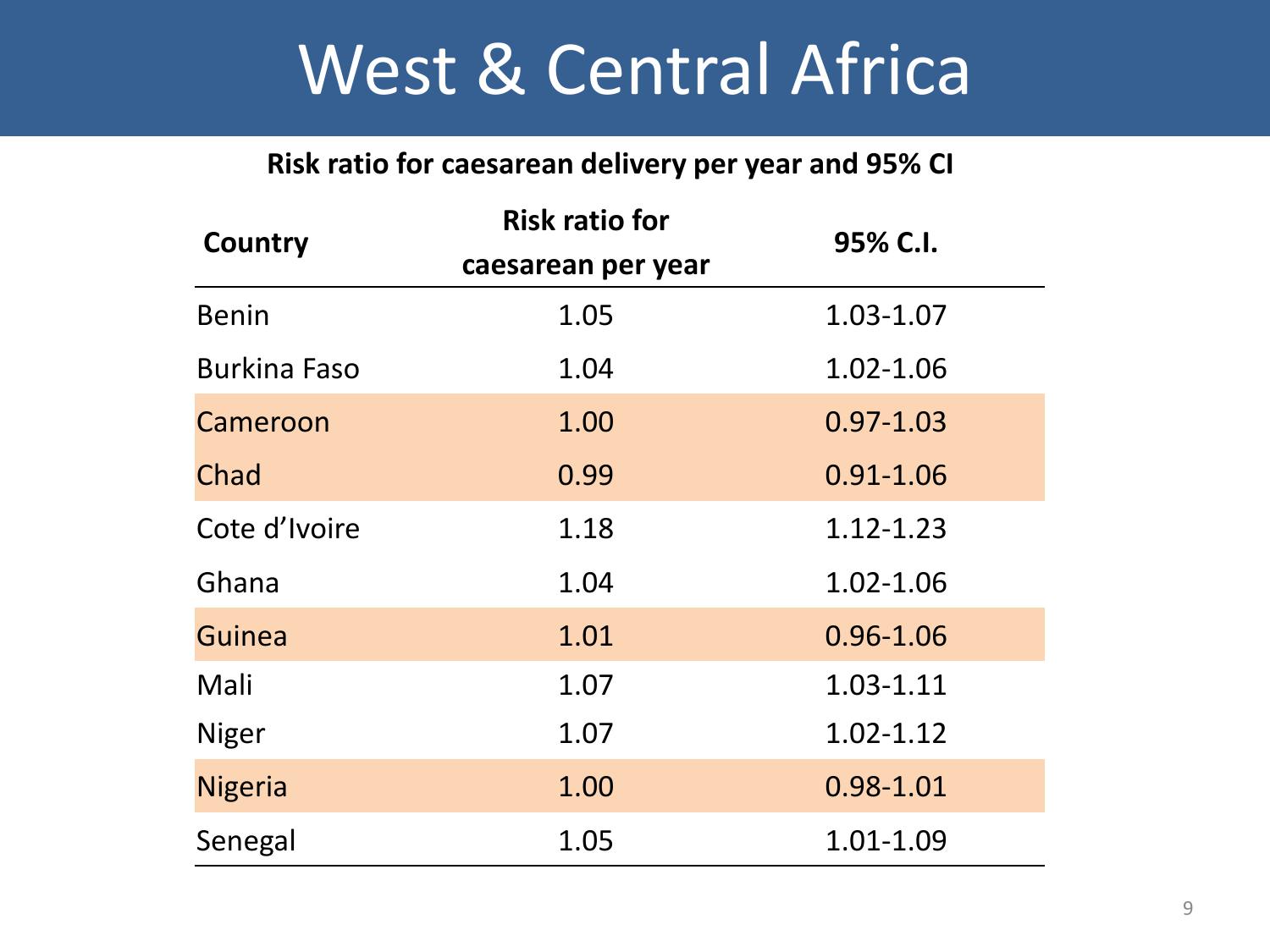#### Eastern & Southern Africa

#### **Caesarean rate by country and DHS survey year**

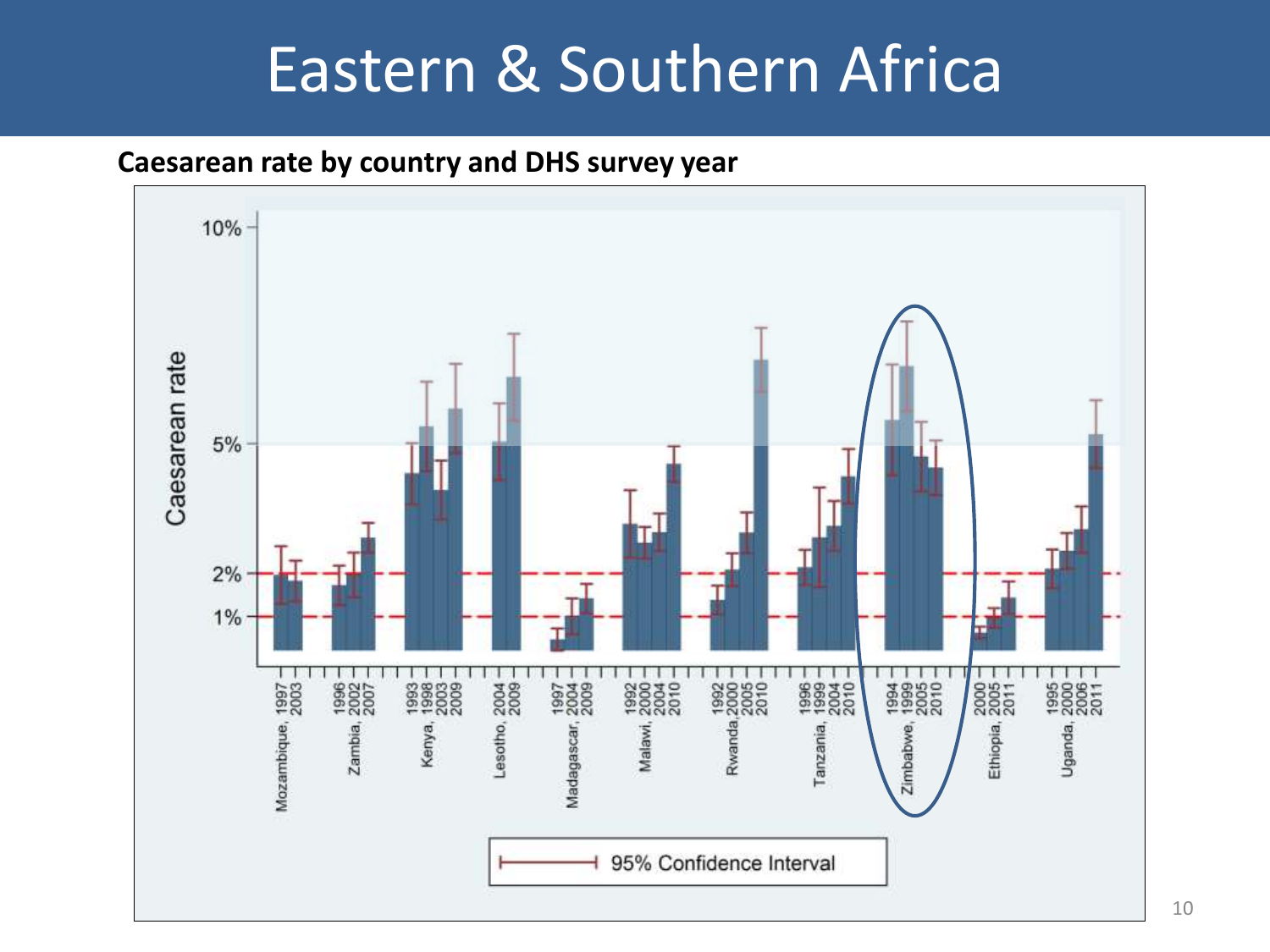#### Eastern & Southern Africa

#### **Risk ratio for caesarean delivery per year and 95% CI**

| Country    | <b>Risk ratio for</b> | 95% C.I.      |
|------------|-----------------------|---------------|
|            | caesarean per year    |               |
| Ethiopia   | 1.08                  | 1.05-1.11     |
| Kenya      | 1.02                  | 1.00-1.03     |
| Lesotho    | 1.06                  | $1.02 - 1.10$ |
| Madagascar | 1.07                  | $1.03 - 1.12$ |
| Malawi     | 1.03                  | 1.02-1.05     |
| Mozambique | 1.00                  | $0.93 - 1.07$ |
| Rwanda     | 1.11                  | $1.10 - 1.13$ |
| Tanzania   | 1.05                  | 1.03-1.07     |
| Uganda     | 1.06                  | 1.05-1.08     |
| Zambia     | 1.04                  | 1.02-1.07     |
| Zimbabwe   | 0.98                  | 0.97-0.99     |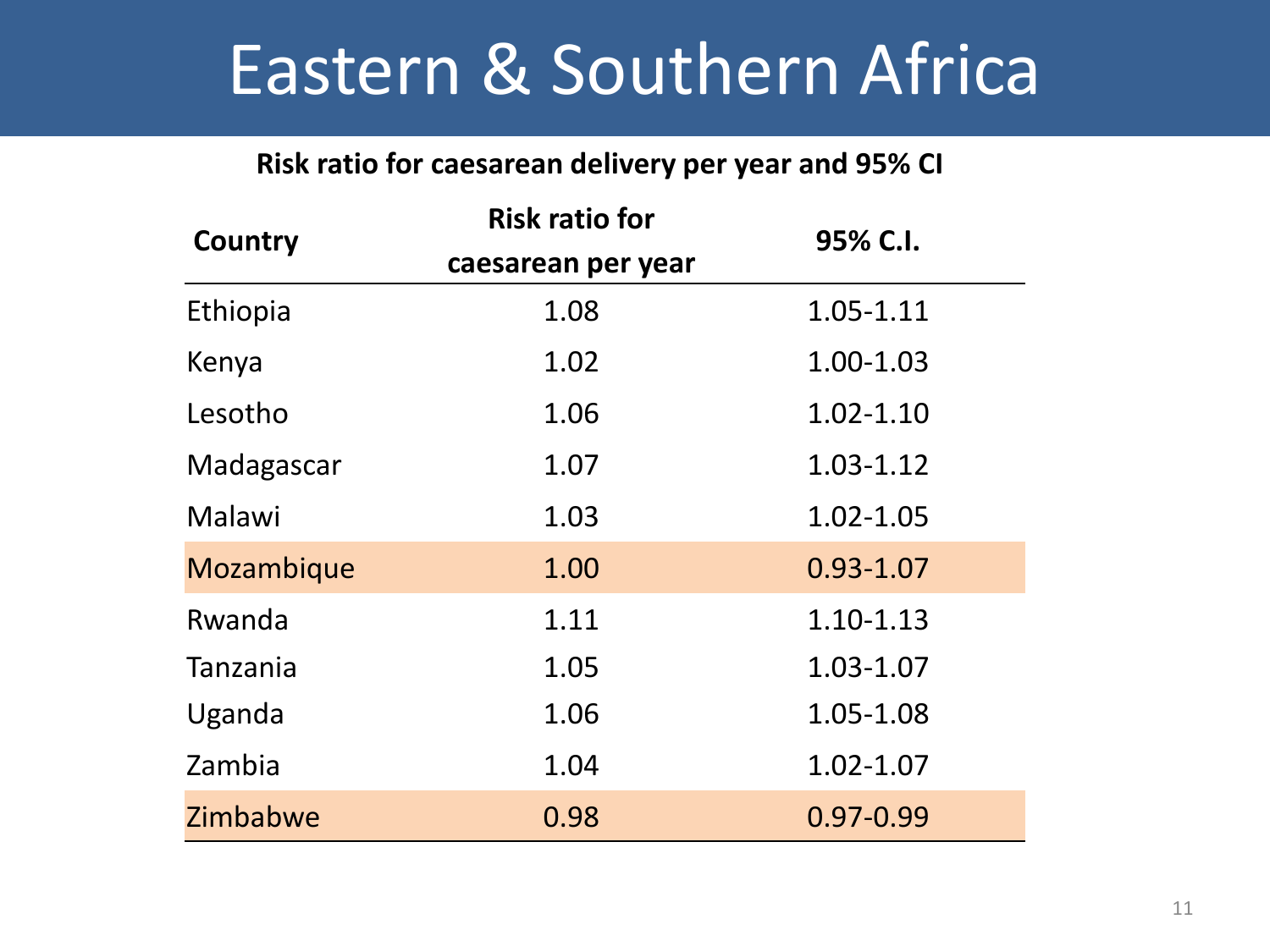### South Asia

**Caesarean rate by country and DHS survey year** 

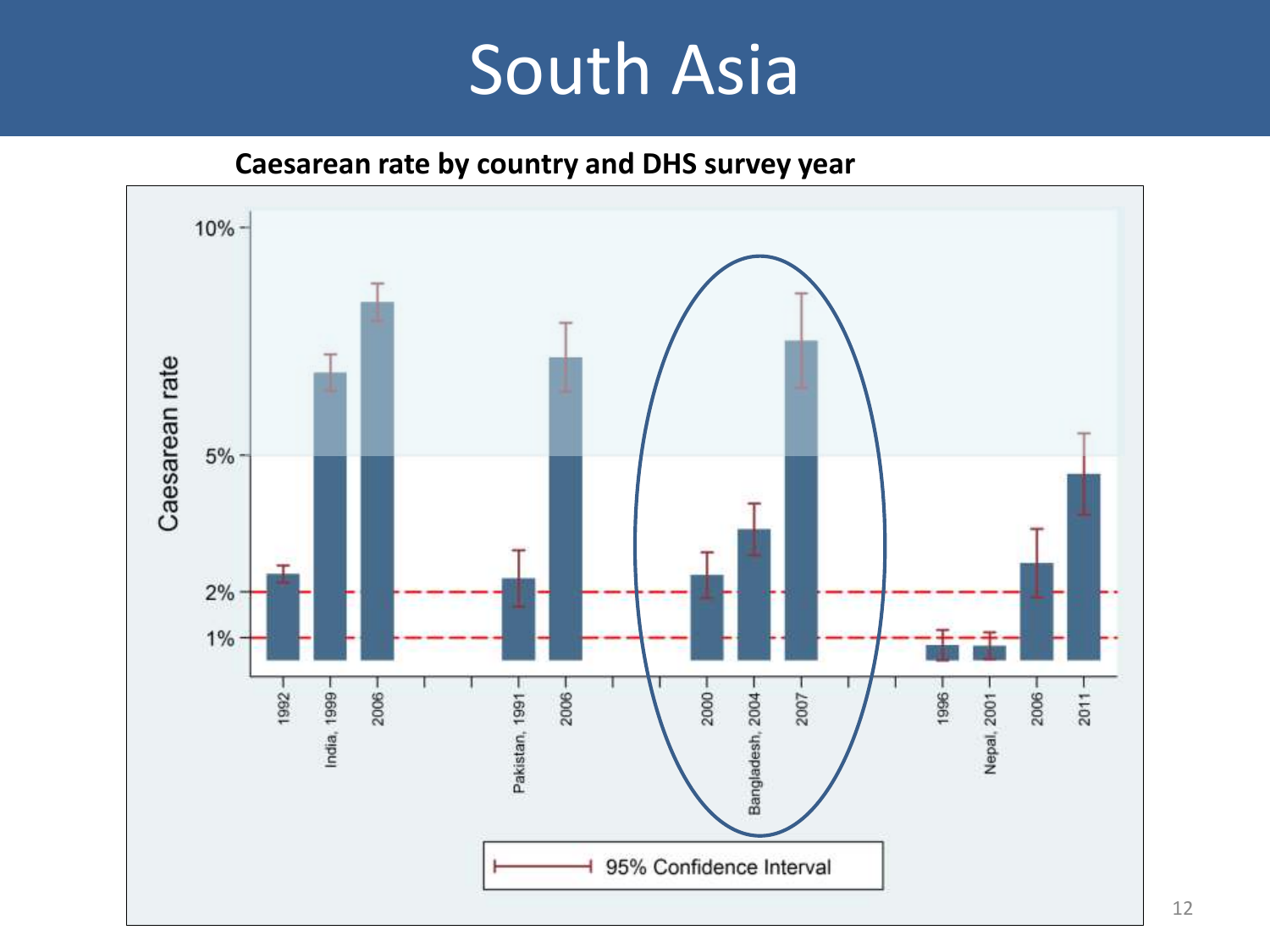## South Asia

#### **Risk ratio for caesarean delivery per year and 95% CI**

| Country           | <b>Risk ratio for caesarean</b><br>per year | 95% C.I.      |
|-------------------|---------------------------------------------|---------------|
| <b>Bangladesh</b> | 1.19                                        | 1.16-1.22     |
| India             | 1.09                                        | 1.08-1.10     |
| <b>Nepal</b>      | 1.15                                        | $1.12 - 1.17$ |
| Pakistan          | 1.08                                        | 1.06-1.10     |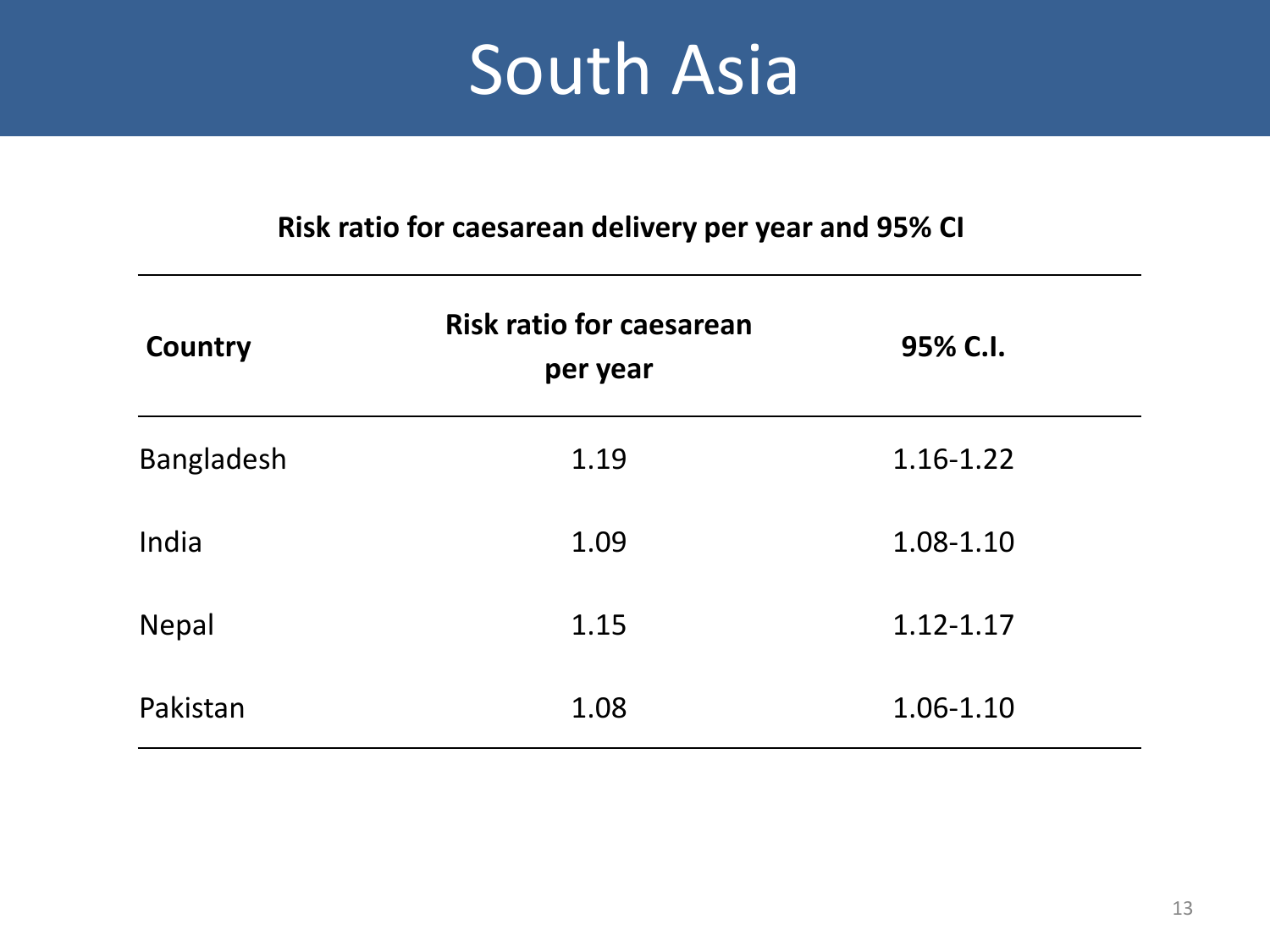## **II. Trends in caesarean rates by wealth quintile over time**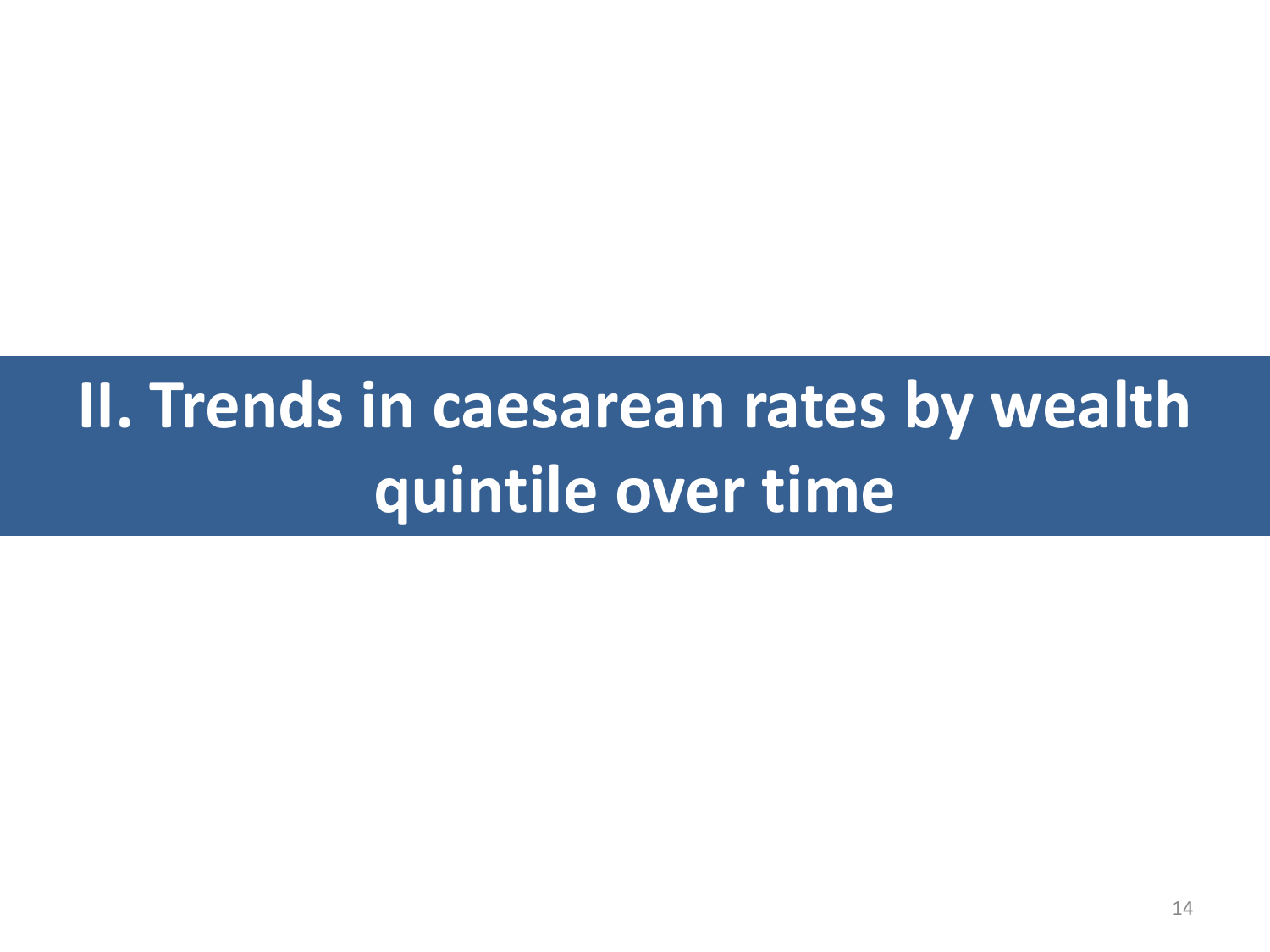### West & Central Africa

**Caesarean rate by wealth quintile and DHS survey**

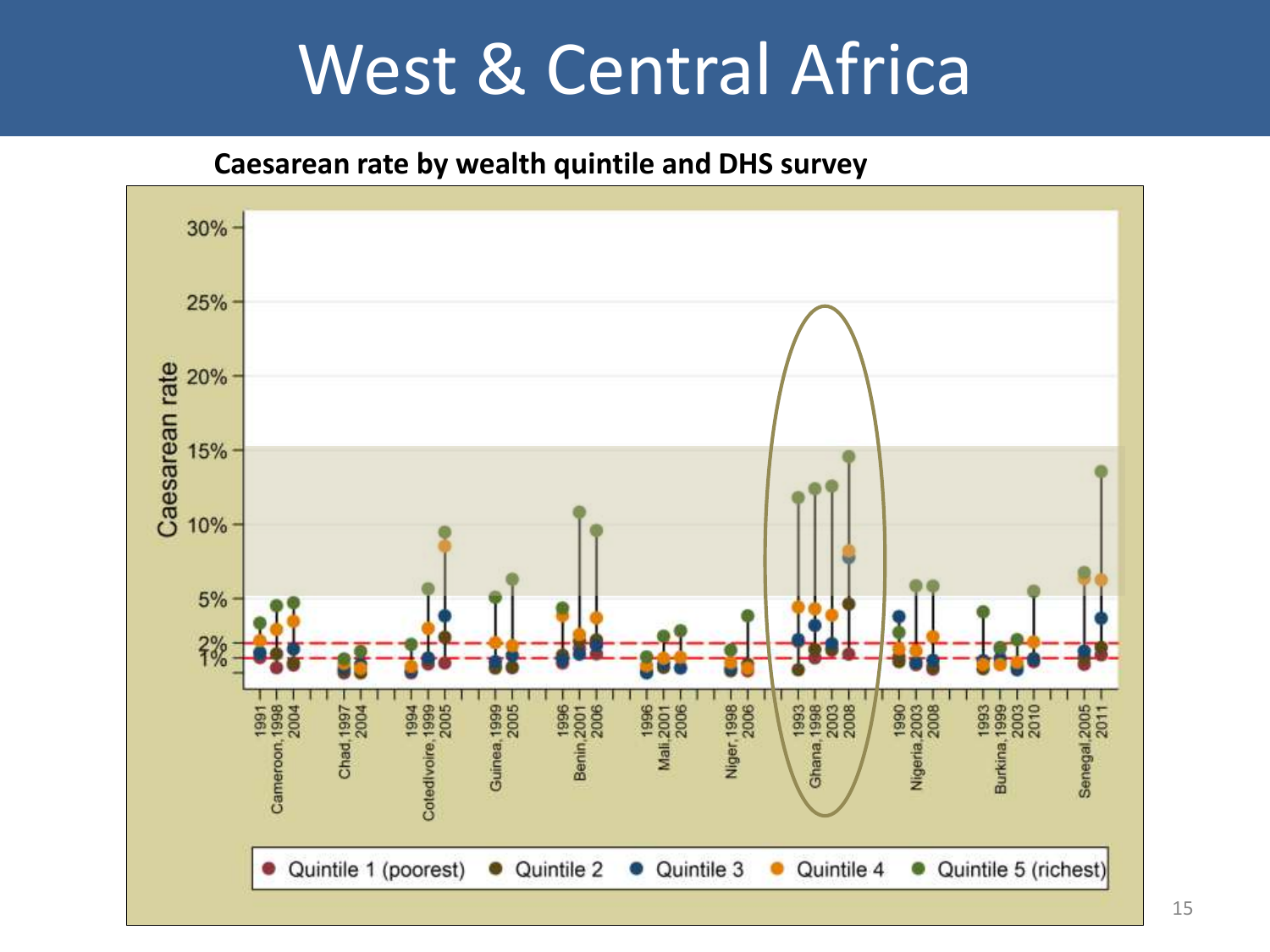### Eastern & Southern Africa

#### **Caesarean rate by wealth quintile and DHS survey**

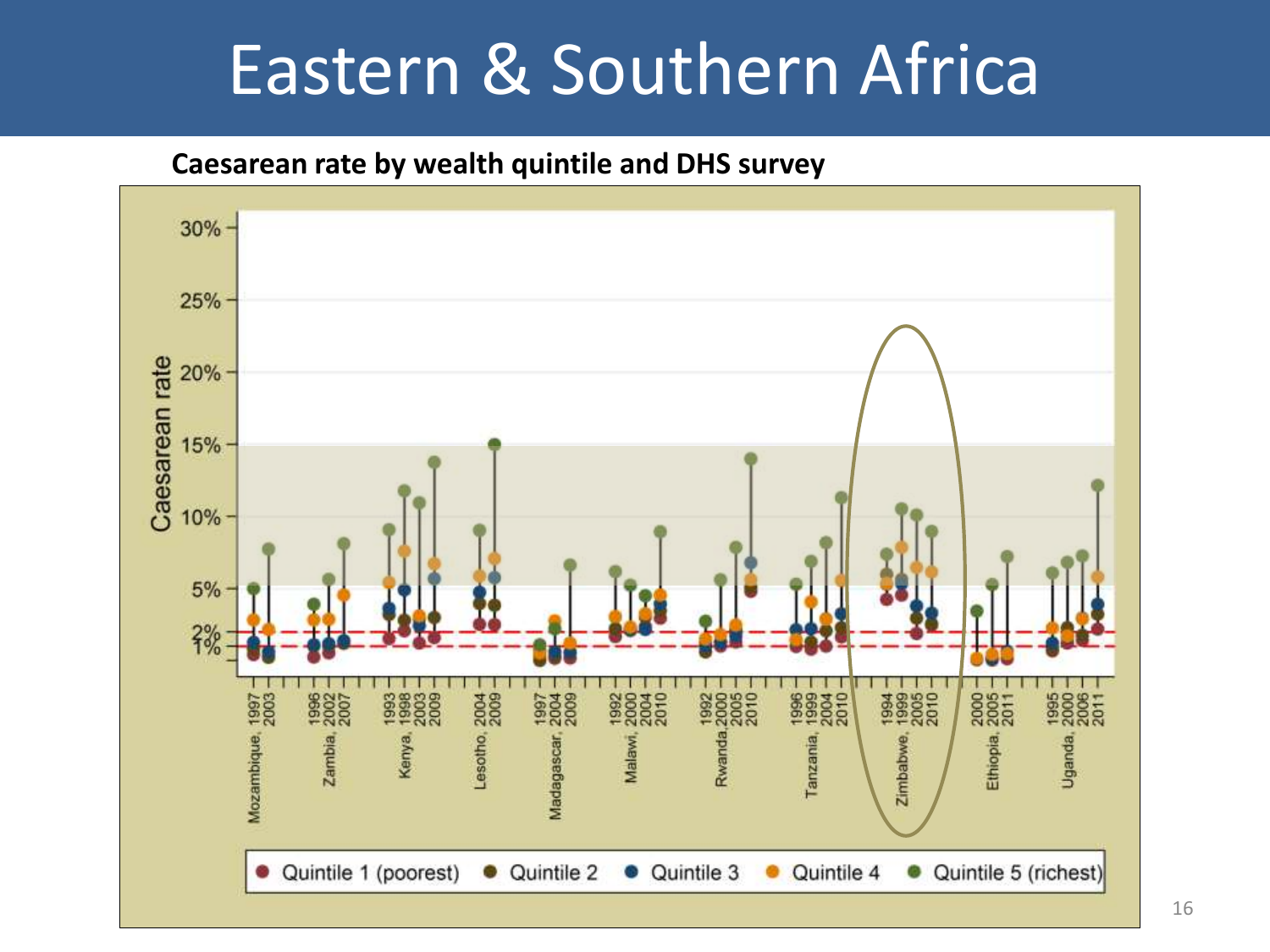### South Asia

**Caesarean rate by wealth quintile and DHS survey**

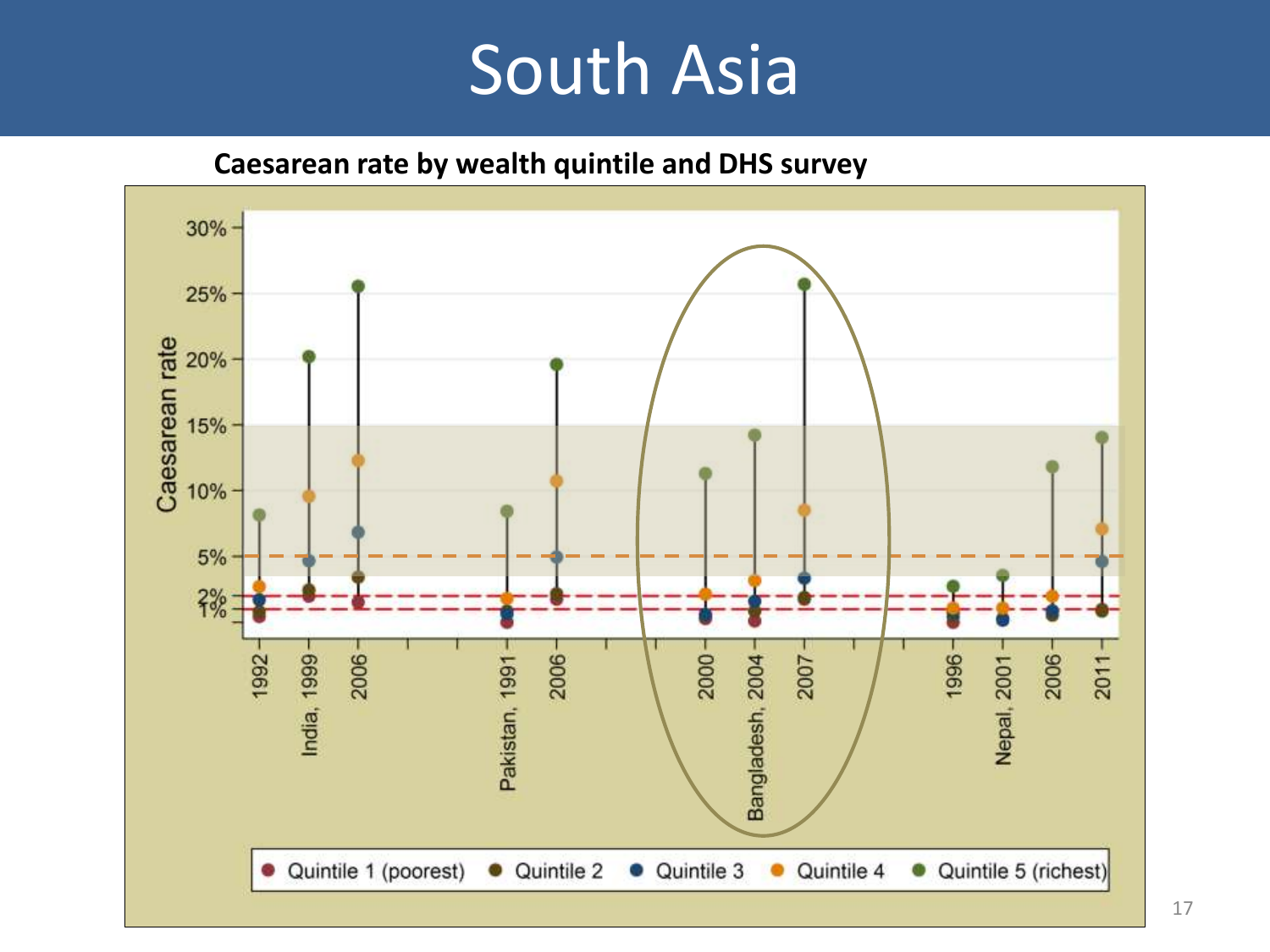### Brazil

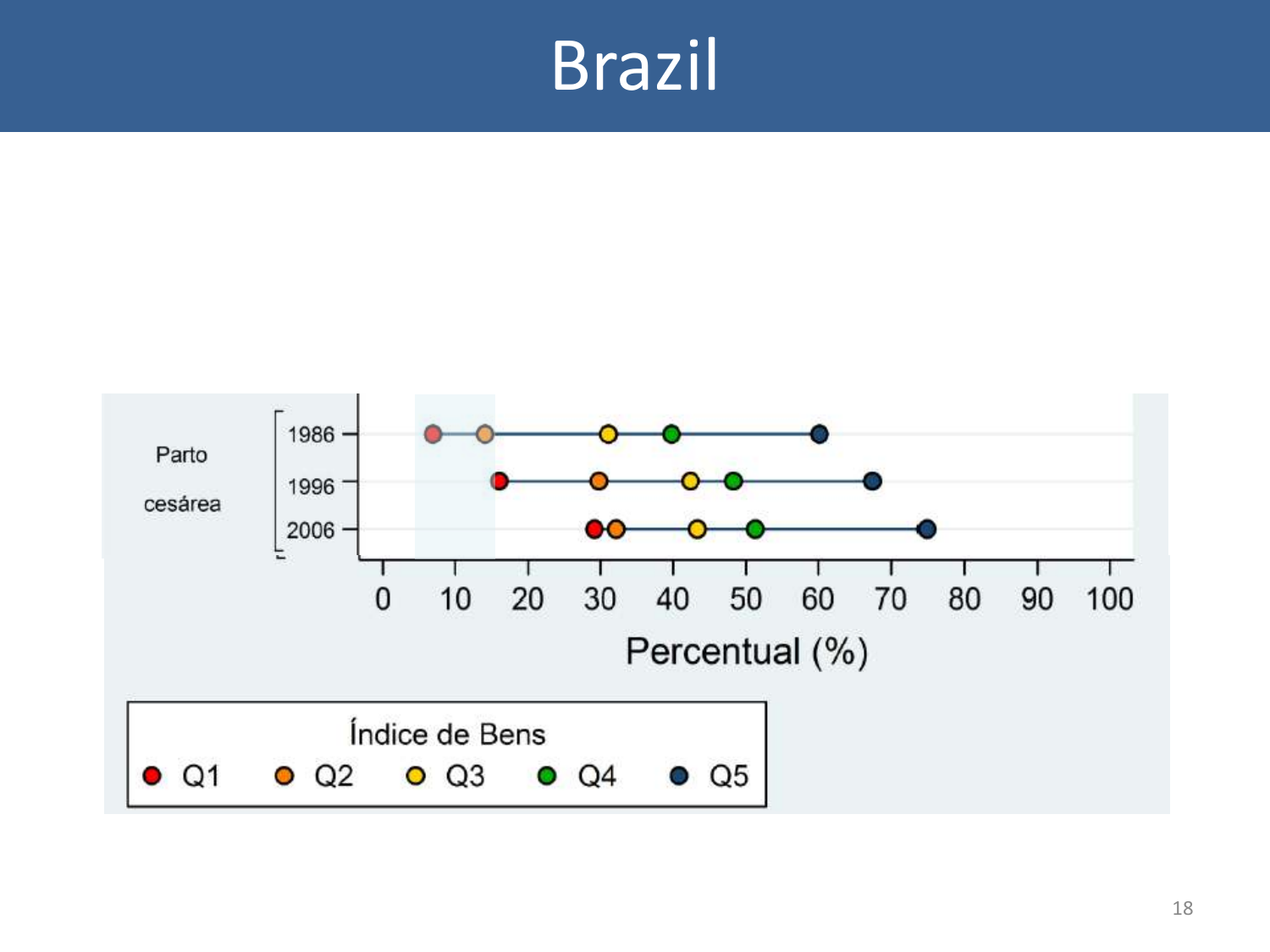## **III. Caesarean rates among rich and poor rural and urban women**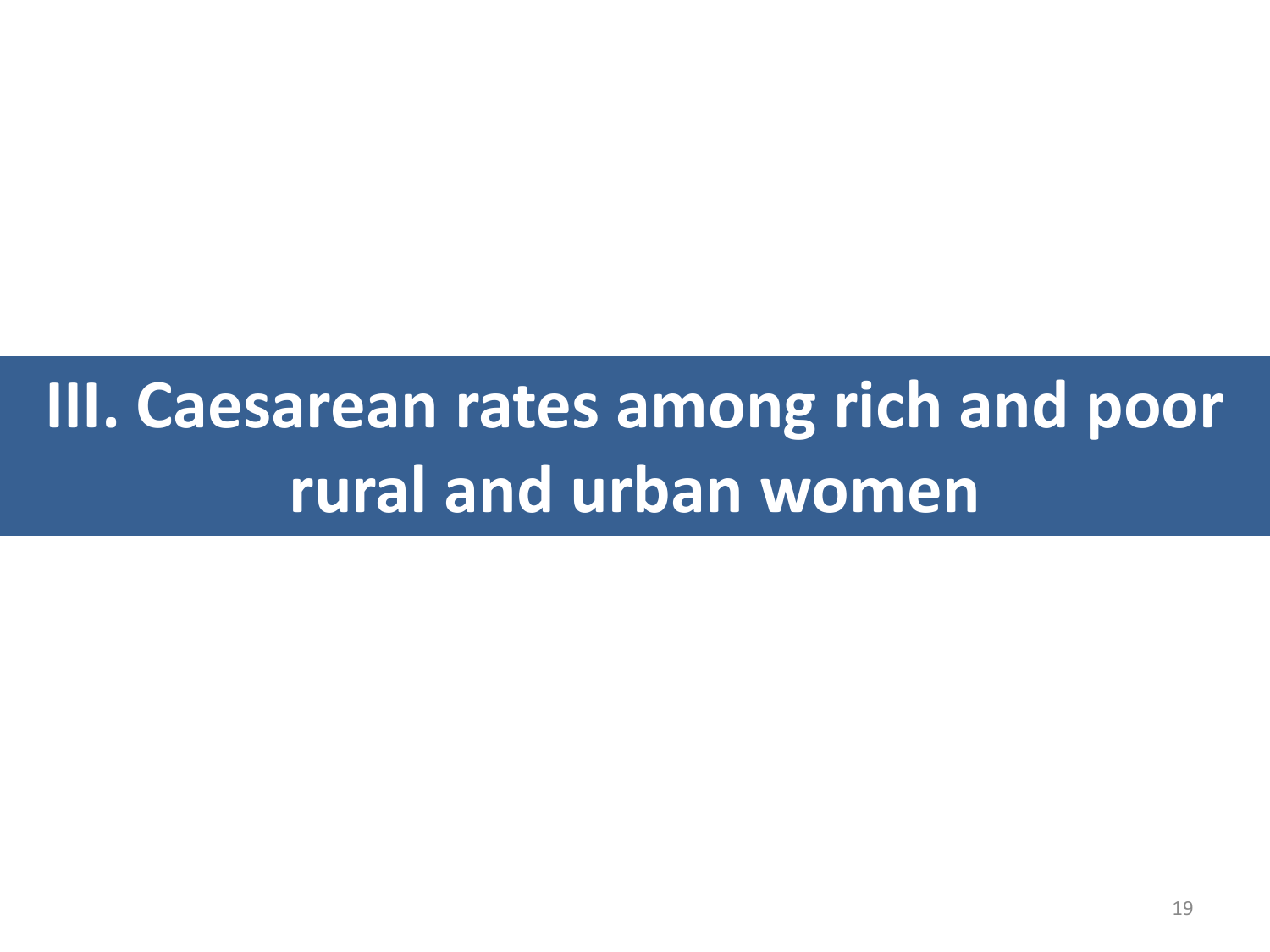### West & Central Africa

**Caesarean rate by residence and wealth (most recent survey)**

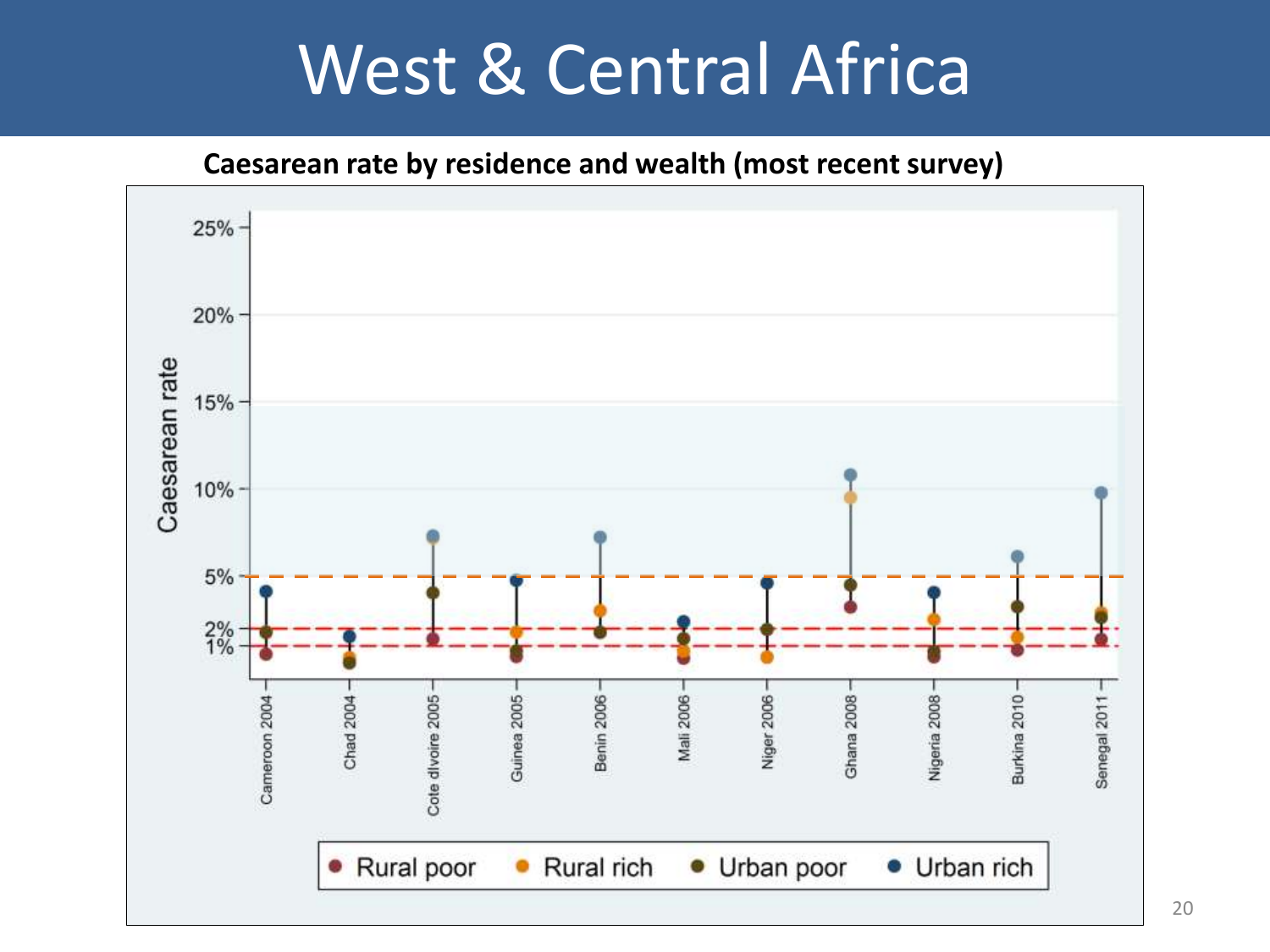### Eastern & Southern Africa

**Caesarean rate by residence and wealth (most recent survey)**

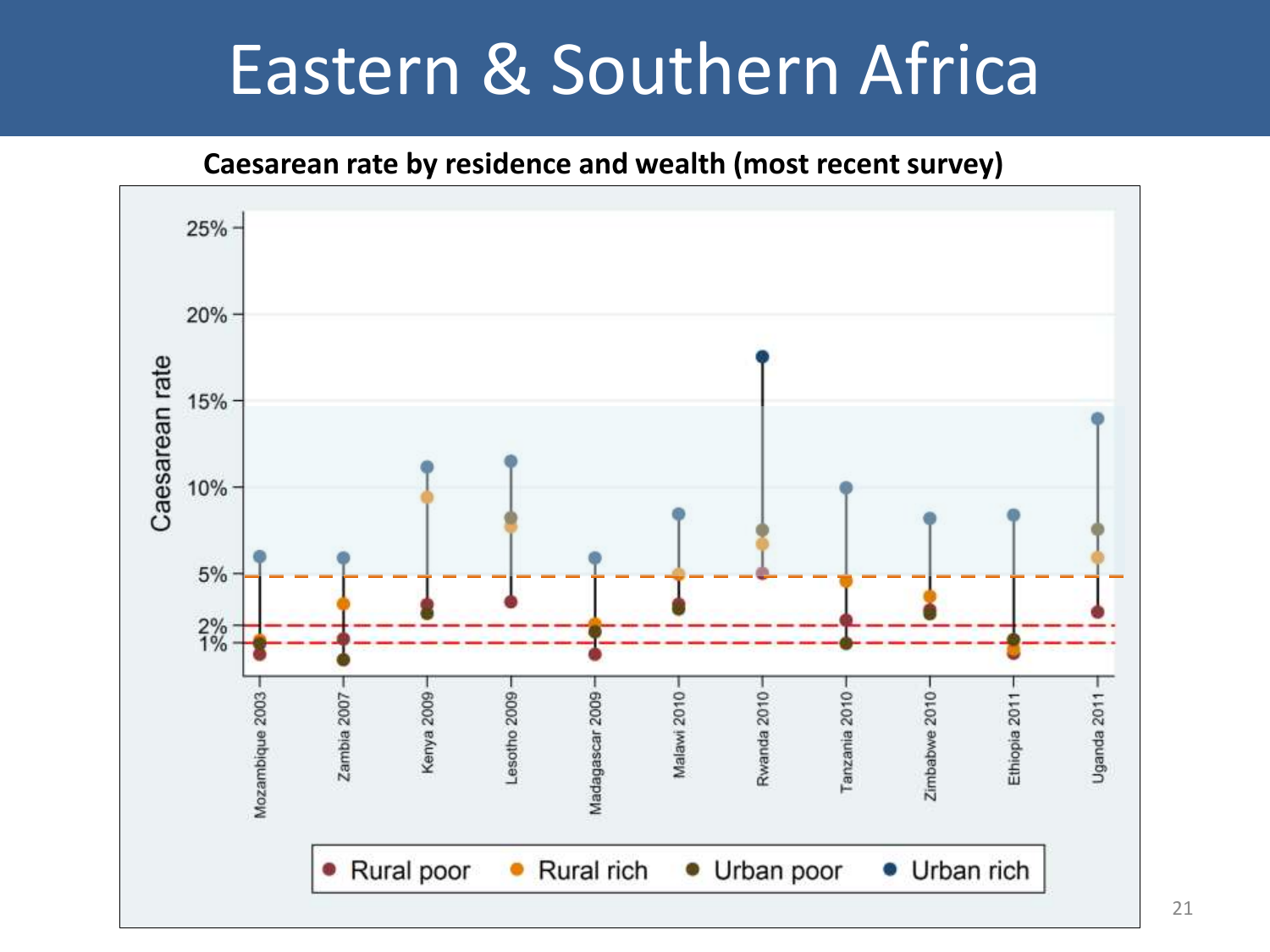### South Asia

**Caesarean rate by residence and wealth (most recent survey)**

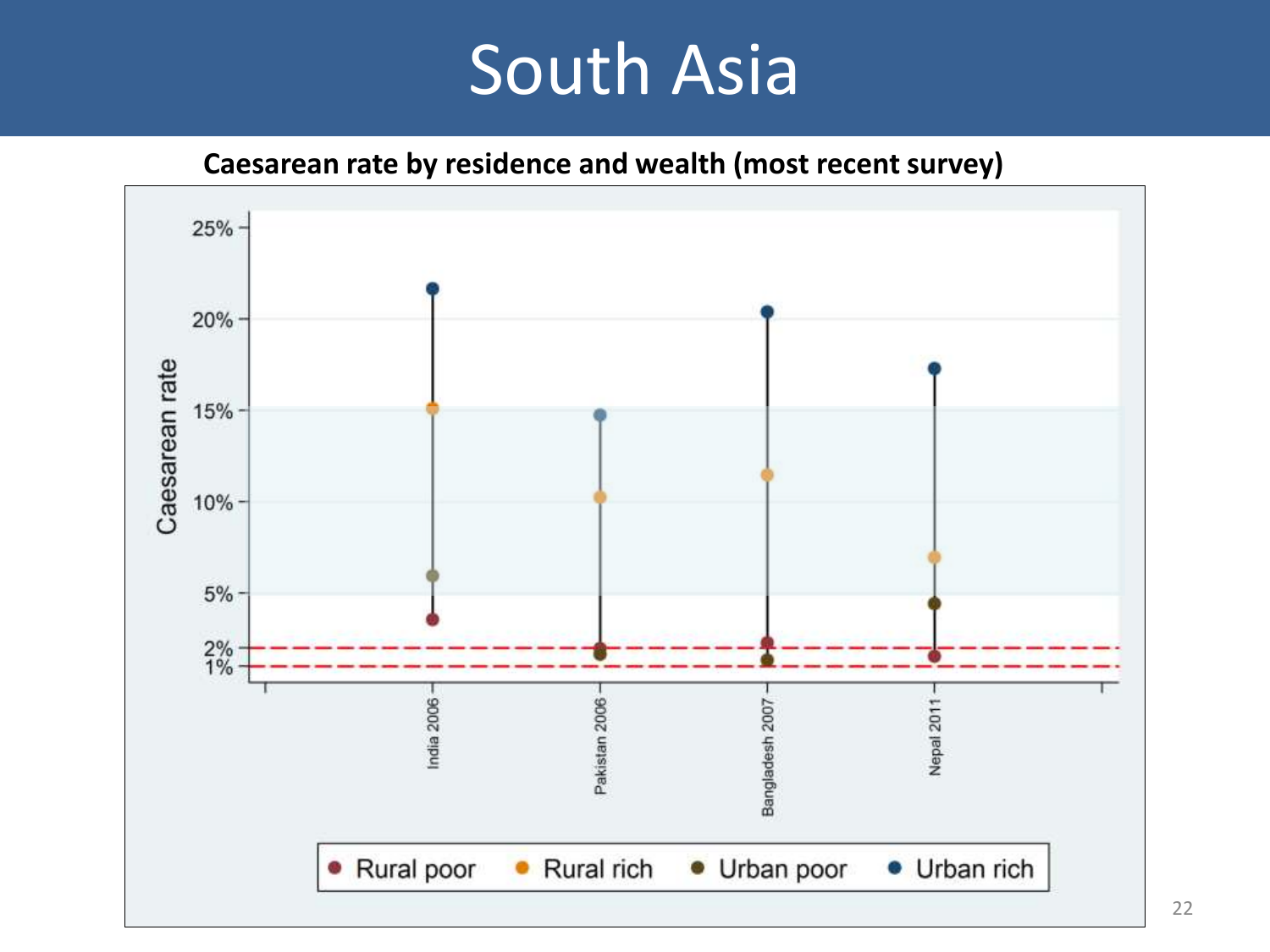# Key findings

• Eighteen countries remained below 5% nationally

- Poorest 20% have rates below 1% in 12 countries, and below 2% in 21 countries
	- including all 4 South Asian countries

- In 8 countries, the poorest 80% or more had rates below 1%
	- Chad, Guinea, Niger, Nigeria, Ethiopia, Mali, Madagascar, and Mozambique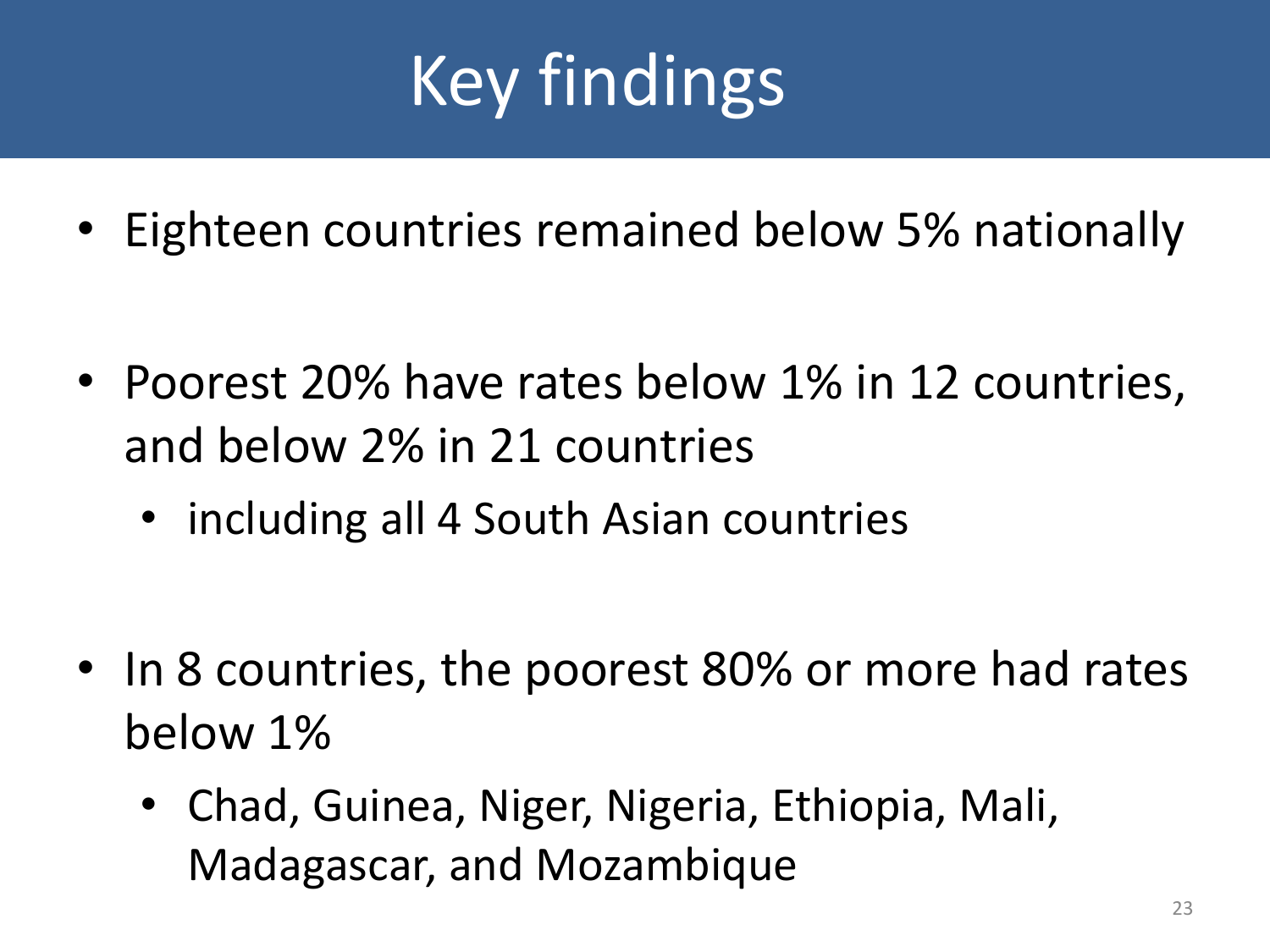# Key findings

• Annual increases are extremely low for most countries, particularly for the poorest

• Increasing trends in C-sections are often due to a rise among the better-off, with a resulting widening of inequalities because the poor and rural populations fail to benefit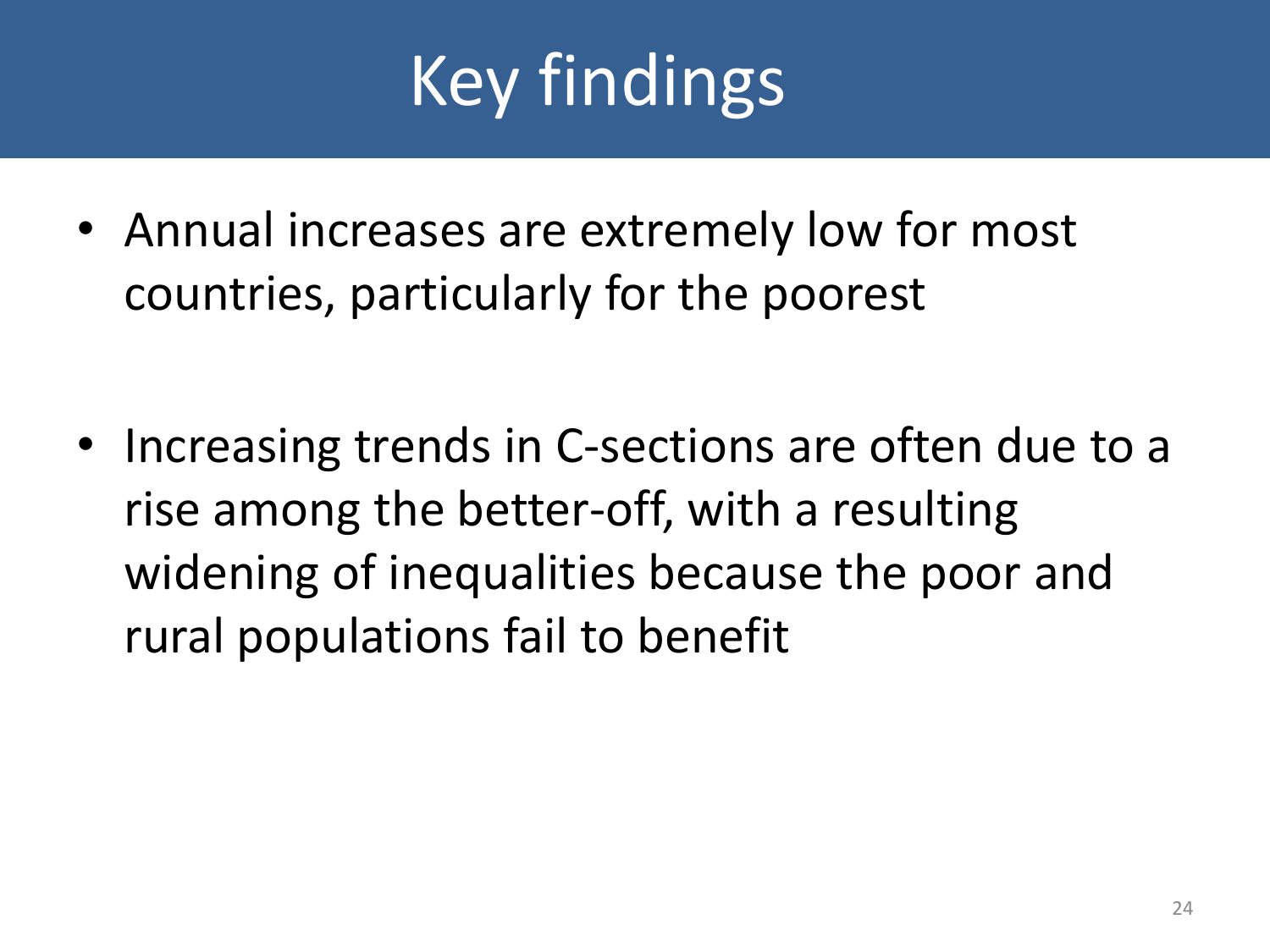# Potential solutions

- Increasing demand for facility births
	- Removal of user fees
	- Cash payments to mothers
	- Birth preparedness
	- Addressing cultural barriers to facility birth
- Improving provision of CEmOC
	- Building facilities in rural/poorly-served areas
	- Task shifting
- Continued monitoring of inequalities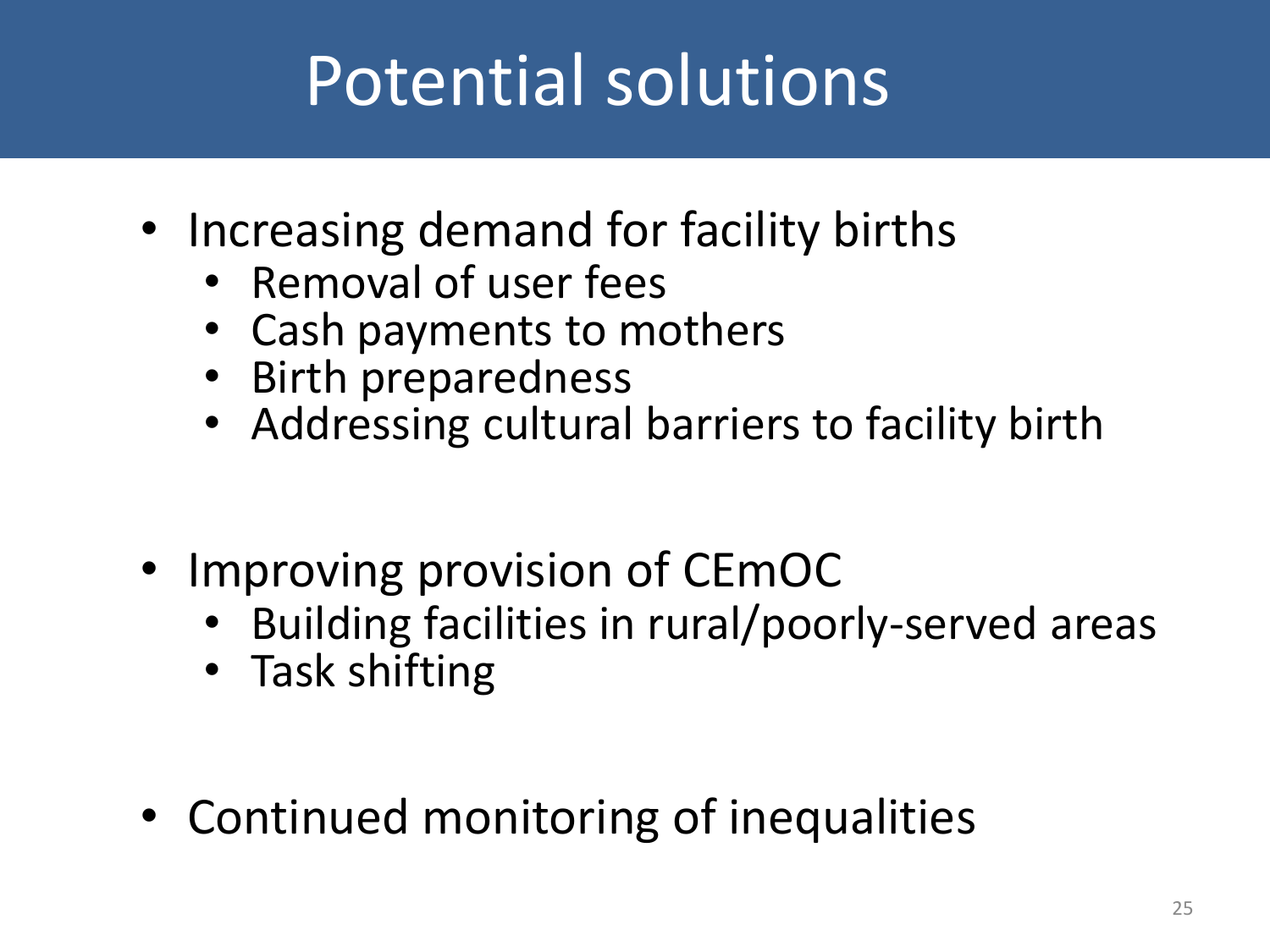# Thank you

• Countdown to 2015 – Pelotas Equity Center (Andréa Dâmaso; Giovanny França)

• John Bradley

• Economic and Social Research Council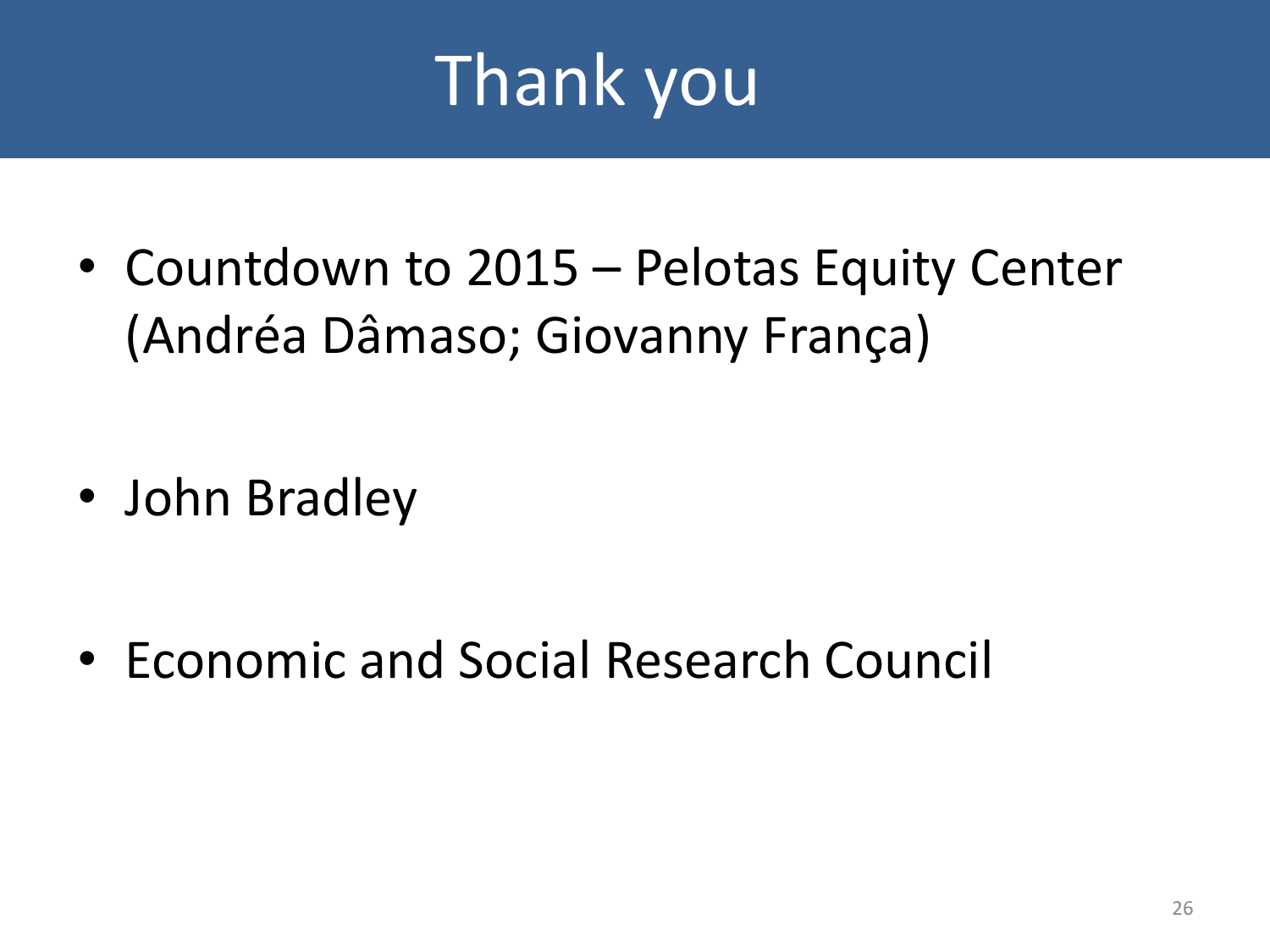### **EXTRA SLIDE**